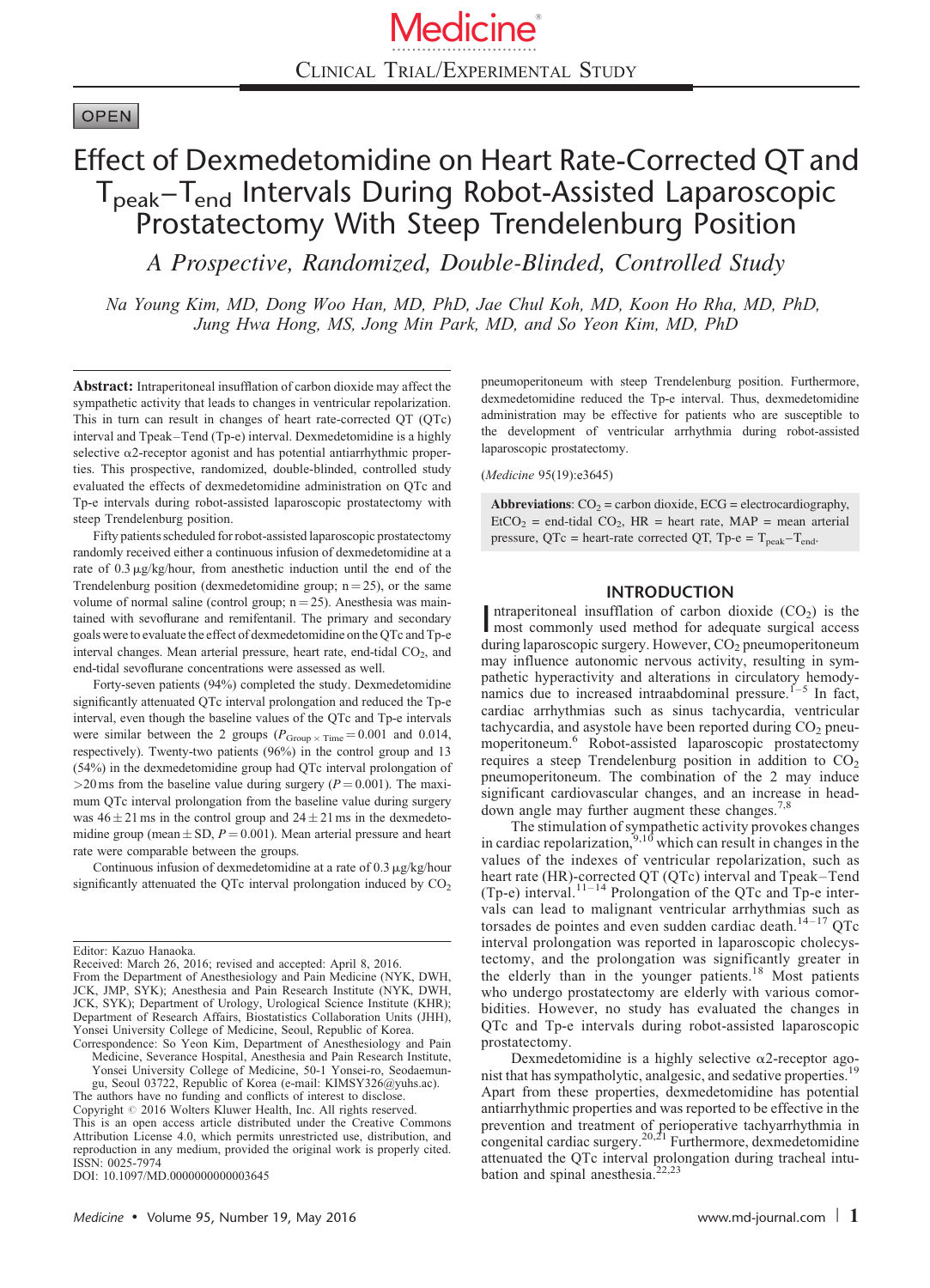Thus, in this randomized, double-blind, placebo-controlled study, we evaluated the effect of dexmedetomidine on QTc and Tp-e intervals during robot-assisted laparoscopic prostatectomy with steep Trendelenburg position.

#### METHODS

After acquiring approval from the Institutional Review Board and Hospital Research Ethics Committee of Severance Hospital, Yonsei University Health System, Seoul, Korea (IRB protocol No. 4-2015-0337), clinical trial registration was obtained at [http://clinicaltrials.gov](http://clinicaltrials.gov/) (registration No. NCT02536014). Between August, 2015 and January, 2016, 50 male patients with an American Society of Anesthesiologists physical status of I/II who were scheduled to undergo robotassisted laparoscopic prostatectomy were enrolled, after written informed consents were obtained from all the patients. Patients were excluded if any of the following criteria were present: emergency surgery; preoperative electrocardiography (ECG) abnormalities, including a QTc interval of >440 ms, ventricular conduction abnormalities, or arrhythmias; history of cardiac disease such as pacemaker insertion, unstable angina, congestive heart failure, or valvular heart disease; use of antiarrhythmic agents or medications other than antihypertensive agents that are known to prolong the QTc interval; abnormal levels of preoperative serum electrolytes; concomitant hepatic or renal failure; any allergy or hypersensitivity to  $\alpha$ 2-adrenergic agonists; and neurological or psychiatric impairment.

The patients were randomly allocated to either the dexmedetomidine group  $(n = 25)$  or the control group  $(n = 25)$ according to the computer-generated random numbers [\(http://](http://www.random.org/) [www.random.org](http://www.random.org/)). In the dexmedetomidine group, dexmedetomidine  $(100 \mu g/mL$  in a 2 mL-vial; Hospira Worldwide, Seoul, Korea) was administered at a rate of  $0.3 \mu$ g/kg/hour, from anesthetic induction until the end of the Trendelenburg position. Dexmedetomidine  $200 \mu g$  was diluted with normal saline to a total volume of 50 mL in order to make a concentration of  $4 \mu g/mL$ . The control group received volumematched normal saline infusion as placebo. Dexmedetomidine or normal saline was prepared by an anesthesiologist who did not participate in the data collection. The investigator, surgeons, attending anesthesiologist, recovery nurses, and patients were blinded to the group allocation.

Upon arrival to the operating room, 0.1 mg of glycopyrrolate was given intravenously as a premedication. In all the patients, ECG, oxygen saturation analysis, noninvasive arterial blood pressure monitoring, and bispectral index monitoring (Aspect A-2000; Aspect Medical System Inc., Newton, MA) were performed. Anesthesia was induced with propofol 1.5 to  $2 \text{ mg/kg}$ , remifentanil  $0.5 \mu$ g/kg, and rocuronium  $1.2 \text{ mg/kg}$ . Mechanical ventilation was maintained at a tidal volume of 8 to 10 mL/kg and a positive end-expiratory pressure of  $5 \text{ cm H}_2\text{O}$ . The respiratory rate was adjusted to maintain the end-tidal  $CO<sub>2</sub>$ (EtCO<sub>2</sub>) at 35 to 45 mm Hg in 50% O<sub>2</sub>/air. After induction, a radial artery catheter was placed and arterial pressure was continuously monitored. Anesthesia was maintained with sevoflurane (0.7–1.2 age-adjusted minimal alveolar concentration) and remifentanil  $(0.02-0.1 \mu g/kg/min)$  by targeting bispectral index scores between 40 and 60.

The QT and Tp-e intervals from continuous ECG monitoring in lead V5 were collected by using the LabChart software (Pro Version 7: AD Instruments, CO., Sydney, Australia) and a data acquisition system (PowerLab; AD Instruments). The QT (onset of the QRS complex to the end of the T wave) and Tp-e intervals (from the peak to the end of the Twave) were measured at the following 9 separate time points automatically via lead V5: before induction of anesthesia in the supine position (Baseline); 10 minutes after tracheal intubation (Intu-10 min); immediately after steep Trendelenburg position with  $CO<sub>2</sub>$  pneumoperitoneum (T-on); 30; 60; and 90 minutes after steep Trendelenburg position with  $CO<sub>2</sub>$  pneumoperitoneum (T-30 min, T-60 min, and T-90 min); immediately after a supine position with  $CO<sub>2</sub>$  desufflation (T-off); at the end of surgery (Surgery end); and 60 minutes after a supine position with  $CO<sub>2</sub>$  desufflation in the postanesthetic care unit (T-off 60 min). If the automatic measurement did not correctly detect the earliest onset of the QRS complex or the end of the T wave, the QT and Tp-e intervals were measured manually by using the cursor from the earliest onset of the QRS complex or the highest amplitude of the Twave to the latest end of the Twave, where its terminal limb joined the baseline.<sup>[23](#page-6-0)</sup> The recorded measurements of QTand Tp-e intervals were averaged from 4 successive beats. The QT interval was corrected for HR by using the Bazett formula,

# $QT_c = QT/\sqrt{RR}$

All the QT and Tp-e intervals were measured and analyzed by one of the authors, who was blinded to the group allocation.

Hemodynamic parameters including mean arterial pressure (MAP) and HR were collected at the same 9 separate time points as those for the QT and Tp-e intervals.  $EtCO<sub>2</sub>$  and endtidal sevoflurane concentrations were recorded at 7 separate time points from 10 minutes after tracheal intubation until the end of surgery. Hypotension (MAP  $<$  60 mm Hg) and bradycardia (HR <40 beats/min) were treated with intravenous ephedrine at 4-mg increments and atropine 0.5 mg, respectively. The  $CO<sub>2</sub>$  insufflator was used to create a 20 mm Hg intraabdominal pressure in the supine position. Then, intraabdominal pressure was reduced to  $15 \text{ mm Hg}$  and maintained during the  $29^\circ$ Trendelenburg position.

#### Statistical Analysis

The primary outcome of this study was the evaluation of the effect of dexmedetomidine on the QTc interval changes during robot-assisted laparoscopic prostatectomy with steep Trendelenburg position. In a preliminary study with 10 patients, the mean  $\pm$  standard deviation (SD) of the QTc intervals at 60 minutes after steep Trendelenburg position with  $CO<sub>2</sub>$  pneumoperitoneum was  $389.8 \pm 24.9$  ms. Based on a previous study, a 25-ms reduction in the QTc interval could be considered to be clinically relevant.<sup>[22](#page-6-0)</sup> With a significant level of 5% and a statistical power of 90%, 22 subjects were required in each group. Considering a possible 10% dropout rate, 25 patients were enrolled in each group.

All the values were expressed as mean  $\pm$  SD, median (range), or number of patients (proportion). Parametric data were analyzed by using the independent  $t$  test, and nonparametric data were analyzed by using the Mann–Whitney  $U$  test. Categorical variables were evaluated by using the  $\chi^2$  test or Fisher exact test when appropriate. Repeatedly measured variables such as QTc interval, Tp-e interval, MAP,  $HR$ , EtCO<sub>2</sub>, and end-tidal sevoflurane concentration were analyzed by using a linear mixed model with group, time, and group-by-time as fixed effects. When the interaction of group, time, and groupby-time showed statistical significance, a post hoc analysis was performed with Bonferroni correction to adjust for multiple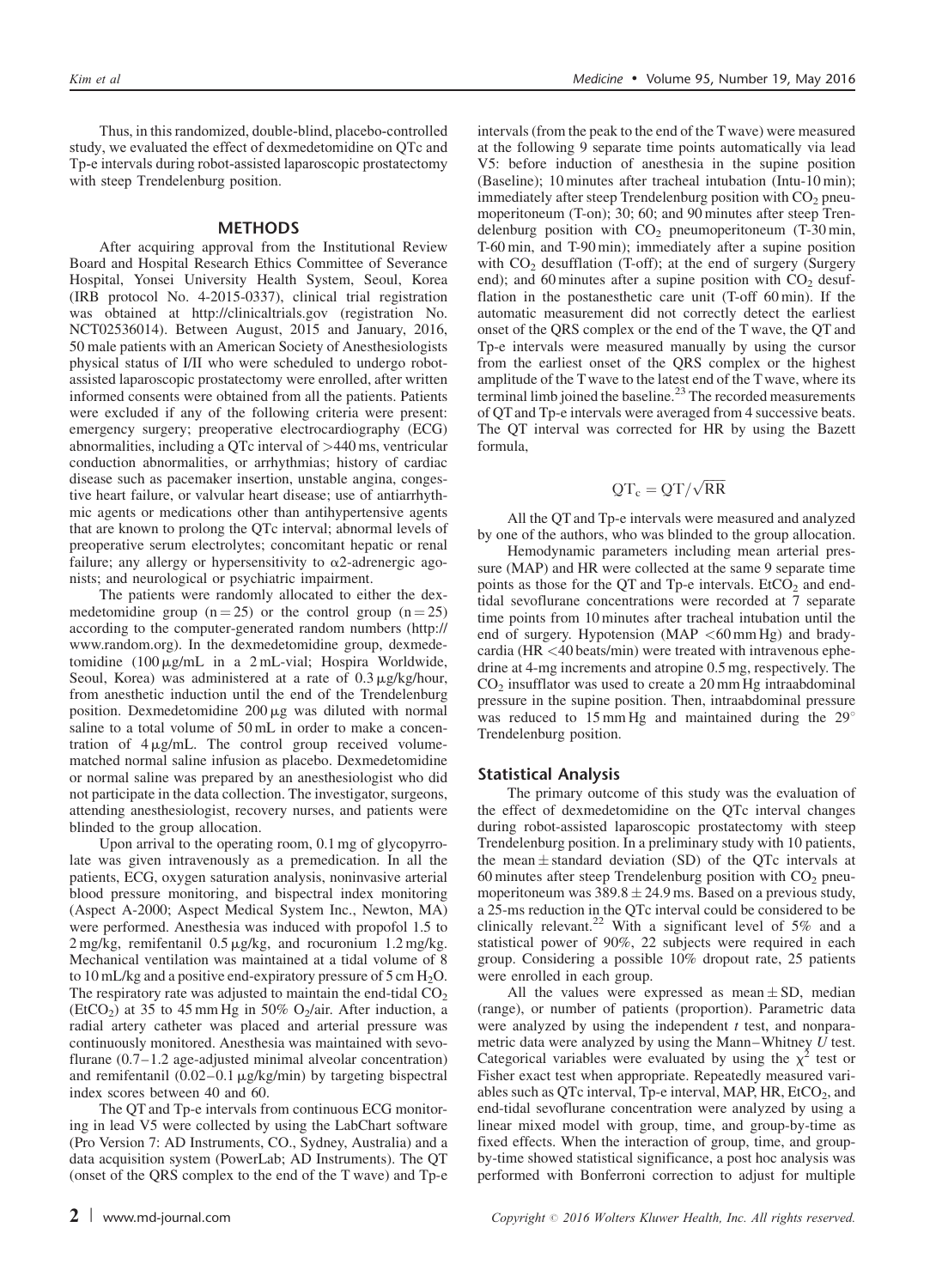comparisons. A P value of  $\langle 0.05 \rangle$  was regarded as statistically significant. Statistical analyses were performed by using the SAS version 9.2 software (SAS Inc., Cary, NC) and IBM SPSS Statistics 20 (SPSS Inc., Chicago, IL).

#### RESULTS

Of the 52 patients assessed for eligibility, 50 were enrolled and randomized into 2 groups, of whom 47 (94%) completed the study (Figure 1). Three patients were excluded from the analysis for the following reasons: analysis was impossible because of T-wave flattening in 2 patients in the control group and red blood cell transfusion due to massive bleeding in 1 patient in the dexmedetomidine group.

The patient characteristics and intraoperative variables, except blood loss and total administered dose of remifentanil, were similar between the 2 groups ([Table 1\)](#page-3-0). The total administered dose of remifentanil was lower  $(548 \pm 196$  vs  $812 \pm 346 \,\mu$ g;  $P = 0.003$ ) and blood loss was less (174  $\pm$  110 vs  $259 \pm 168$  µg;  $P = 0.048$ ) in the dexmedetomidine group than in the control group.

The QTc and Tp-e intervals from Baseline until T-off 60 min are presented in [Figure 2.](#page-3-0) Even though the baseline values of QTc and Tp-e interval were similar between the 2 groups, significant intergroup differences were observed overtime ( $P_{Group \times Time} = 0.001$  and 0.014, respectively). The QTc interval was shorter in the dexmedetomidine group than in the control group at T-60 min  $(378.2 \pm 4.8 \text{ vs } 398.6 \pm 4.9 \text{ ms})$ ; Bonferroni corrected  $P = 0.039$ ) and at T-off (385.1  $\pm$ 4.6 vs  $405.6 \pm 4.7$  ms; Bonferroni corrected  $P = 0.028$ ). The Tp-e interval was shorter in the dexmedetomidine group than in the control group at T-off (46.7  $\pm$  1.2 vs 53. 2  $\pm$  1.3 ms; Bonferroni corrected  $P = 0.005$ ) and T-off 60 min (48.8  $\pm$  1.9 vs 57.  $7 \pm 1.9$  ms; Bonferroni corrected  $P = 0.015$ ). When compared

with its baseline value, the QTc interval was significantly prolonged throughout all the time points in the control group, while it was prolonged only after T-90 min in the dexmedetomidine group. In Tp-e interval, no significant change was observed in the control group, but a significant reduction was observed in the dexmedetomidine group during the Trendelenburg position.

None of the patients had a QTc interval of >450 ms before surgery. However, 2 patients in the control group presented a QTc interval of >450 ms, which developed after T-90 min. Twenty-two patients (96%) in the control group and 13 (54%) in the dexmedetomidine group had a QTc interval prolongation of >20 ms from the baseline value during surgery  $(P = 0.001)$ . The maximum OTc interval prolongation from the baseline value during surgery was  $46 \pm 21$  ms in the control group and  $24 \pm 21$  ms in the dexmedetomidine group  $(P = 0.001$ ; [Table 2](#page-4-0)).

No significant difference in MAP and HR were observed throughout all the time points between the 2 groups ([Figure 3](#page-4-0)). The total administered dose of ephedrine was also similar between the groups ([Table 1](#page-3-0)), and none of the patients in either group required atropine administration. The  $EtCO<sub>2</sub>$  during surgery was comparable between the 2 groups, and end-tidal sevoflurane concentration was lower in the dexmedetomidine group than in the control group at the end of surgery ( $P = 0.049$ ; [Table 3](#page-5-0)).

#### **DISCUSSION**

This prospective randomized, double-blind, placebo-controlled trial was the 1st study regarding the effect of dexmedetomidine on QTc and Tp-e intervals during robot-assisted laparoscopic prostatectomy with steep Trendelenburg position. Dexmedetomidine administration at a rate of  $0.3 \mu g/kg/h$ our until the end of the Trendelenburg position attenuated the



FIGURE 1. Consort diagram showing the flowchart.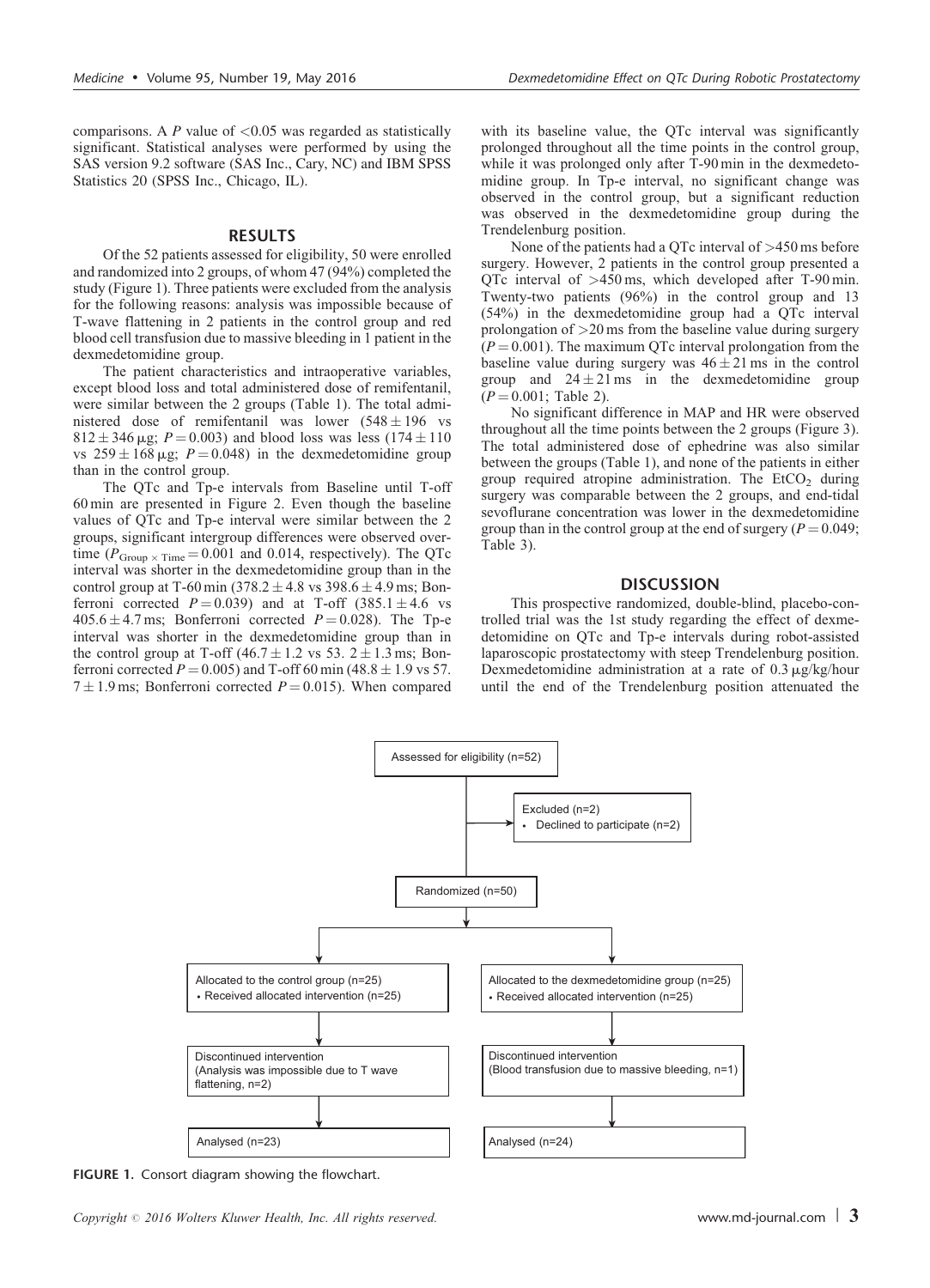|                                            | Control $(n=23)$ | Dexmedetomidine $(n=24)$ | P Value |
|--------------------------------------------|------------------|--------------------------|---------|
| Age, years                                 | $66 \pm 8$       | $65 \pm 7$               | 0.543   |
| Height, cm                                 | $168 \pm 5$      | $169 \pm 6$              | 0.456   |
| Weight, kg                                 | $69 \pm 7$       | $68 \pm 10$              | 0.648   |
| ASA physical status, I/II                  | 8/15             | 11/13                    | 0.445   |
| Hypertension                               | 15(65%)          | $12(50\%)$               | 0.297   |
| Diabetes mellitus                          | 4(17%)           | 4(17%)                   | 0.948   |
| Duration of surgery, minute                | $169 \pm 28$     | $167 \pm 26$             | 0.776   |
| Duration of pneumoperitoneum, minute       | $141 \pm 26$     | $138 \pm 23$             | 0.628   |
| Fluid intake, mL                           | $1933 \pm 428$   | $1931 \pm 354$           | 0.991   |
| Blood loss, mL                             | $259 \pm 168$    | $174 \pm 110$            | 0.048   |
| Urine output, mL                           | $418 \pm 218$    | $457 \pm 258$            | 0.581   |
| Administered dose of remifentanil, $\mu$ g | $812 \pm 346$    | $548 \pm 196$            | 0.003   |
| Administered dose of ephedrine, mg         | $6.8 \pm 8.9$    | $5.0 \pm 8.7$            | 0.487   |
| Administered volume of the study drug, mL  | $15.2 \pm 3.1$   | $14.5 \pm 3.0$           | 0.403   |
| Time to extubation, minute                 | $7.3 \pm 3.6$    | $7.7 \pm 3.7$            | 0.658   |

<span id="page-3-0"></span>

| <b>TABLE 1. Patient Characteristics and Intraoperative Variables</b> |
|----------------------------------------------------------------------|
|----------------------------------------------------------------------|

Data are presented as mean  $\pm$  standard deviation (SD) or number of patients (proportion).



FIGURE 2. The QTc interval (A) and Tp-e interval (B) from prior induction until 60 minutes after  $CO<sub>2</sub>$  desufflation in the dexmedetomidine and control groups. Baseline  $=$  before induction of anesthesia in the supine position,  $Intu-10$  min $= 10$  minutes after tracheal intubation,  $T$ -on = immediately after steep  $Trendelenburg$  position with  $CO<sub>2</sub>$  pneumoperitoneum, T-30 min, T-60 min, and T-90 min = 30, 60, and 90 minutes after steep Trendelenburg position with  $CO<sub>2</sub>$  pneumoperitoneum, T-off = immediately after a supine position with  $CO<sub>2</sub>$  desufflation, Surgery end  $=$  end of surgery, and T-off 60 min  $=$  60 minutes after a supine position with  $CO<sub>2</sub>$  desufflation in the post-anesthetic care unit. Data are expressed as mean  $\pm$  SD.  $^{*}P$  < 0.05, versus the control group (Bonferroni corrected),  $\sqrt[P]{-0.05}$ , versus the baseline value for each group (Bonferroni corrected).  $CO<sub>2</sub> =$ carbon dioxide,  $QTc =$  heart rate-corrected  $QT$ ,  $Tp-e = Tpeak - Tend$ ,  $SD = standard deviation$ .

intervals during the Trendelenburg position, when compared with the baseline values, were reduced significantly by dexmedetomidine. The abnormality of ventricular repolarization, which can

 $QTc$  interval prolongation induced by  $CO<sub>2</sub>$  pneumoperitoneum with steep Trendelenburg position. Furthermore, the Tp-e

be detected on ECG as a prolonged QTc interval, is a wellrecognized cause of potentially life-threatening ventricular arrhythmias.[11,12](#page-5-0) Many exogenous factors can lead to QTc interval prolongation, such as medications, electrolyte imbal-ance, and sympathetic stimulation.<sup>[15](#page-6-0)</sup> During laparoscopic surgery, sympathetic stimulation can be induced by intraperitoneal  $CO<sub>2</sub>$  insufflation, which leads to increased intraabdominal pressure, hypercarbia, and increased catecholamine and vasopressin.<sup>[1–5](#page-5-0)</sup> In particular, robot-assisted laparoscopic prostatectomy requires a steep Trendelenburg position with often long insufflation times, which may aggravate sympathetic stimulation and consequently cause the prolongation of QTc intervals.[7](#page-5-0) Robot-assisted laparoscopic prostatectomy has gained popularity during the past decade and widely replaced conventional open prostatectomy in many institutions because it was associated with reduced blood loss, less postoperative pain, and shorter hospital stay.<sup>[24](#page-6-0)</sup> However, several complications resulted from stimulation of sympathetic activity, such as increased intraocular pressure and significant cardiovascular and respiratory changes.<sup>[7,8,25](#page-5-0)</sup> In addition, most patients who undergo robot-assisted laparoscopic prostatectomy are elderly with various comorbidities, which may render the patients more vulnerable to abnormalities of ventricular repolarization caused by sympathetic stimulation.<sup>[18](#page-6-0)</sup> Aging is well recognized to be related with structural and functional changes of the cardiovascular system and torsades de pointes due to QTc interval prolongation, which may develop more easily in patients aged  $>65$  years.<sup>[26](#page-6-0)</sup> The mean age of the patients in our study was around 65 years. None of our patients had a QTc interval of >450 ms before surgery. However, in the control group, the QTc interval was significantly increased after pneumoperitoneum with steep Trendelenburg position, which led to a QTc interval of >450 ms in 2 patients and a QTc interval prolongation of  $>20 \text{ ms}$  from baseline in 22 patients (96%). As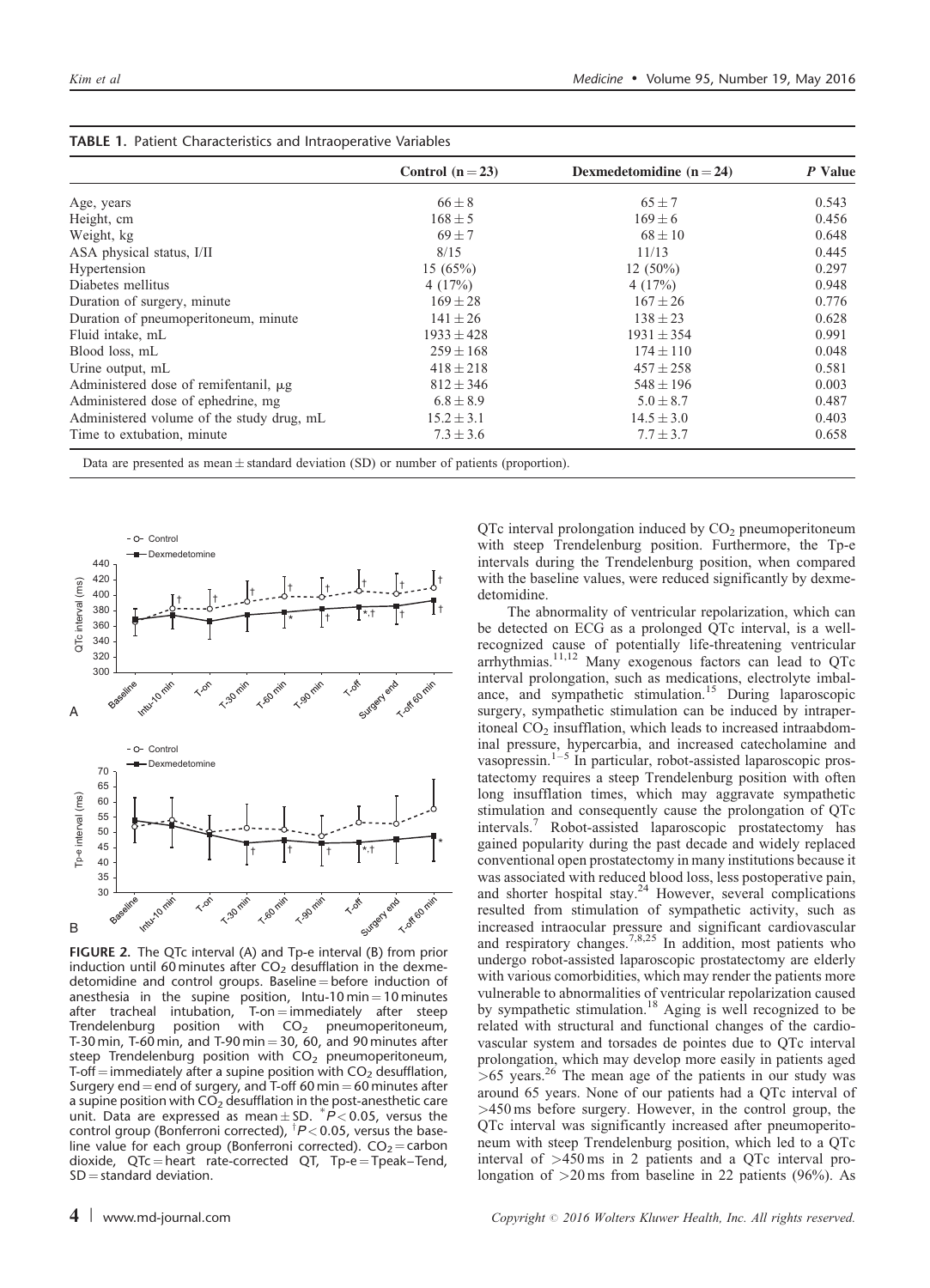|                                                               | Control $(n=23)$ | Dexmedetomidine $(n=24)$ | P Value |
|---------------------------------------------------------------|------------------|--------------------------|---------|
| OTc interval $>450$ ms                                        | 2(9%)            |                          | 0.525   |
| OTc interval prolongation of $>20$ ms from the baseline value | 22(96%)          | 13(54%)                  | 0.001   |
| Maximum QTc interval prolongation from the baseline value, ms | $46 + 21$        | $24 + 21$                | 0.001   |

<span id="page-4-0"></span>TABLE 2. Changes in QTc Interval During Surgery

Data are presented as mean  $\pm$  SD or number of patients (proportion). QTc = heart rate-corrected QT, SD = standard deviation.

a QTc interval of >450 ms in men is considered prolonged and prolongation of >20 ms from the baseline value can increase the risk of torsade de pointes, $15$  more attention may be needed to prevent or attenuate QTc interval prolongation during robotassisted laparoscopic prostatectomy, even when preoperative ECG findings are normal. Furthermore, as the QTc interval prolongation did not return to the baseline values until 60 minutes after  $CO<sub>2</sub>$  desufflation, careful observation may be needed even after surgery.

Several trials with opioids,  $\beta$ -adrenergic blockers, or local anesthetics have been conducted to attenuate QTc interval prolongation that results from sympathetic changes during laparoscopy and tracheal intubation. However, results are



FIGURE 3. The mean arterial pressure (A), heart rate (B) from prior to induction until 60 min after  $CO<sub>2</sub>$  desufflation in the dexmedetomidine and control groups. Baseline  $=$  before induction of anesthesia in the supine position, Intu-10 min  $=$  10 minutes after tracheal intubation, T-on = immediately after steep Trendelenburg position with  $\mathsf{CO}_2$  pneumoperitoneum, T-30 $\mathsf{min},$  T-60 min, and T-90 min  $=$  30, 60, and 90 minutes after steep Trendelenburg position with  $CO<sub>2</sub>$  pneumoperitoneum, T-off- $=$  immediately after a supine position with  $CO<sub>2</sub>$  desufflation, Surgery end  $=$  end of surgery, and T-off 60 min  $=$  60 minutes after a supine position with  $CO<sub>2</sub>$  desufflation in the postanesthetic care unit. Data are expressed as mean $\pm$ SD.  $^{\dagger}P$ <0.05, versus the baseline value for each group (Bonferroni corrected).  $CO<sub>2</sub>$  = carbon dioxide, SD = standard deviation.

inconsistent and controversial.<sup>[27–32](#page-6-0)</sup> Dexmedetomidine, a highly selective  $\alpha$ -2 adrenoreceptor agonist, has sympatholytic, sedative, and analgesic properties and does not induce respiratory depression.[19](#page-6-0) In addition to these well-known properties, dexmedetomidine has antiarrhythmic property, and perioperative use of dexmedetomidine was effective in the prevention and treatment of perioperative supraventricular and ventricular arrhythmias after congenital cardiac surgery.[20,21](#page-6-0) Moreover, QTc interval prolongation during tracheal intubation and spinal anesthesia was attenuated by dexmedetomidine administration.[22,23](#page-6-0) Consistent with previous results, dexmedetomidine significantly attenuated the QTc interval prolongation during pneumoperitoneum with steep Trendelenburg position. Significantly fewer patients in the dexmedetomidine group showed a QTc interval prolongation of  $>20$  ms from the baseline value (54% vs 96% in the control group). Compared with the control group, the dexmedetomidine group had a significantly shorter maximum QTc interval prolongation from the baseline  $(24 \pm 21)$ vs  $46 \pm 21$  seconds). Even though the total administered remifentanil dose was significantly lower in the dexmedetomidine group (548  $\pm$  196 vs 812  $\pm$  346  $\mu$ g in the control group), the QTc interval prolongation was significantly shorter in the dexmedetomidine group than in the control group. This may imply that dexmedetomidine is more powerful in attenuating QTc interval prolongation than remifentanil, although remifentanil has been known to be effective for attenuating QTc interval prolongation as well.<sup>[31,32](#page-6-0)</sup>

Tp-e interval was measured as a secondary outcome, which reflects the transmural dispersion of ventricular repolarization and has been regarded as a more reliable indicator of risk of torsades de pointes.[13,14](#page-6-0) For Tp-e interval measurement, left precordial leads (V5 and V6) should be selected because they can measure the electrical activity of the left ventricle and reflect the transmural dispersion of repolarization more accurately, whereas bipolar limb leads (I, II, and III) could not detect across the ventricular wall.<sup>[33](#page-6-0)</sup> Hence, previous studies also used V5 for both QTc and Tp-e interval measurements.[14,17](#page-6-0) The Tp-e interval in the control group was not significantly prolonged during surgery. However, dexmedetomidine significantly reduced the Tp-e interval from its baseline value, which could confirm the antiarrhythmic property of dexmedetomidine. The possible mechanisms for this antiarrhythmic property of dexmedetomidine are as follows: a parasympathomimetic effect that alters the  $Ca^{2+}$  current across the myocyte cell membrane, which in turn induces prolonged repolarization, and a central sympatholytic effect.

This study has several limitations. First, whether the effects of dexmedetomidine on ECG changes are dose-dependent remains to be clarified, as we only used a continuous infusion at a rate of  $0.3 \mu g/kg/h$ our without a loading dose. However, as dexmedetomidine can induce bradycardia and hypotension via sympatholytic effects,<sup>[19](#page-6-0)</sup> a higher dose may result in hemodynamic instability, especially in elderly patients.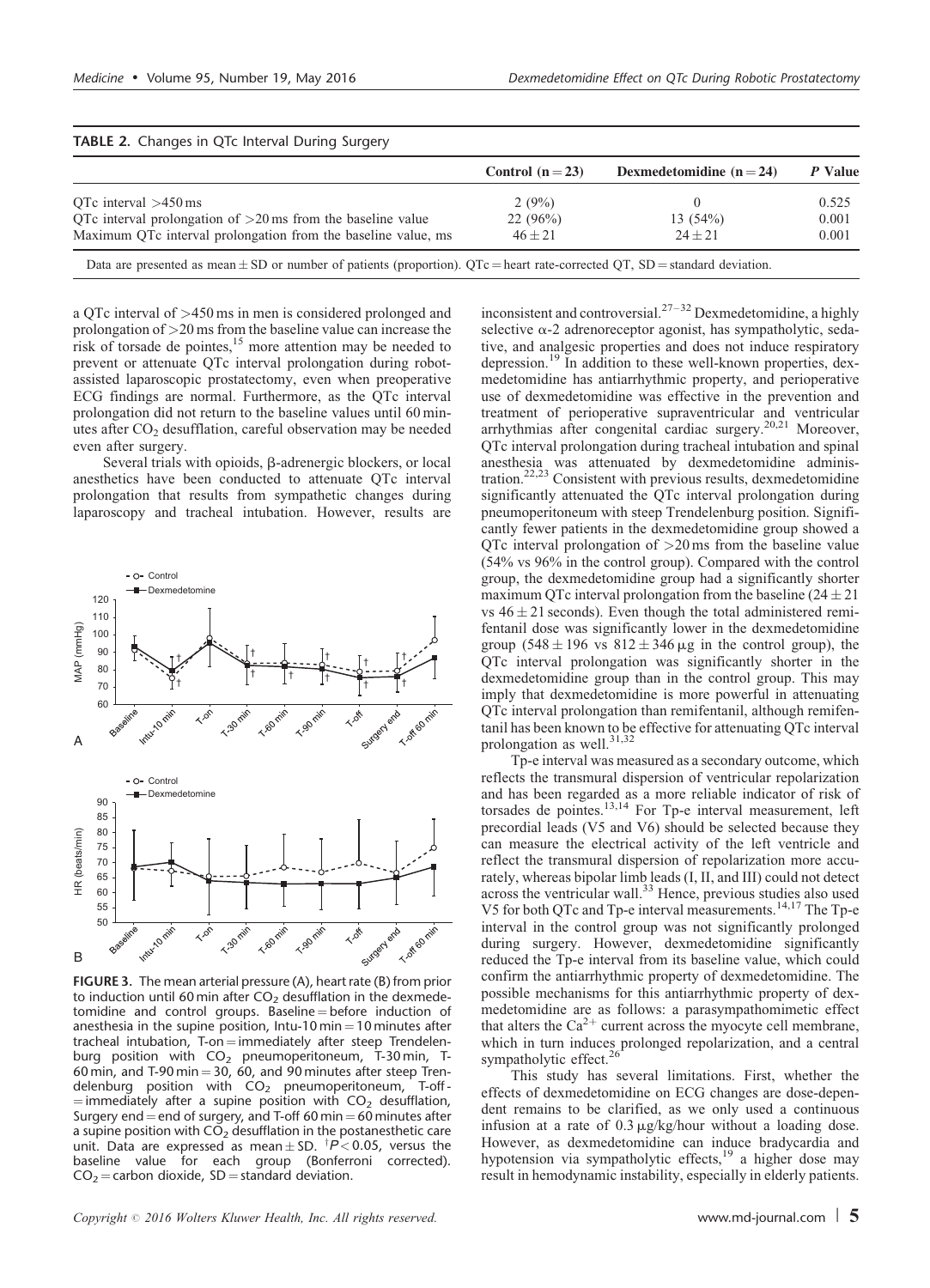|                             | Time points            | Control $(n=23)$        | Dexmedetomidine $(n=24)$ |
|-----------------------------|------------------------|-------------------------|--------------------------|
| End-tidal $CO2$ , mm Hg     | Intu- $10 \text{ min}$ | $36 \pm 2$              | $37 + 2$                 |
|                             | T-on                   | $36 \pm 2$              | $37 \pm 2$               |
|                             | $T-30$ min             | $38 \pm 5$              | $38 \pm 2$               |
|                             | $T-60$ min             | $38 \pm 3$              | $39 \pm 2$               |
|                             | $T-90$ min             | $38 \pm 3$              | $38 \pm 3$               |
|                             | T-off                  | $41 \pm 3$              | $41 \pm 4$               |
|                             | Surgery end            | $36 \pm 2$              | $37 + 3$                 |
| End-tidal sevoflurane, vol% | Intu- $10 \text{ min}$ | $1.2 \pm 0.3$           | $1.3 \pm 0.3$            |
|                             | T-on                   | $1.6 \pm 0.3^{\dagger}$ | $1.6 \pm 0.3^{\dagger}$  |
|                             | $T-30$ min             | $1.6 \pm 0.2^{\dagger}$ | $1.6 \pm 0.2^{\dagger}$  |
|                             | $T-60$ min             | $1.6 \pm 0.2^{\dagger}$ | $1.6 \pm 0.1^{\dagger}$  |
|                             | $T-90$ min             | $1.6 \pm 0.2^{\dagger}$ | $1.5 \pm 0.1^{\dagger}$  |
|                             | T-off                  | $1.6 \pm 0.2^{\dagger}$ | $1.5 \pm 0.1^{\dagger}$  |
|                             | Surgery end            | $1.5 \pm 0.1^{\dagger}$ | $1.4 \pm 0.2^*$          |

#### <span id="page-5-0"></span>TABLE 3. End-Tidal Carbon Dioxide and Sevoflurane Concentrations During Surgery

Data are presented as mean  $\pm$  SD. Intu-10 min = 10 minutes after tracheal intubation, T-on = immediately after steep Trendelenburg position with  $CO<sub>2</sub>$  pneumoperitoneum, T-30 min, T-60 min, and T-90 min = 30, 60, and 90 minutes after steep Trendelenburg position with  $CO<sub>2</sub>$  pneumoperitoneum, T-off = immediately after a supine position with CO<sub>2</sub> desufflation, Surgery end = end of surgery, CO<sub>2</sub> = carbon dioxide, SD = standard deviation.

 $P = 0.049$ , versus the control group (Bonferroni corrected).

 $\bar{P}$  < 0.05, versus Intu-10 min (Bonferroni corrected).

Moreover, dexmedetomidine produces transient hypertension when administered as a loading dose.<sup>19</sup> Thus, a low-dose continuous infusion may be proper when considering patient age and hemodynamic changes during pneumoperitoneum. Second, measurement of HR variability or plasma catecholamine, which would be a useful assessment tool for baseline sympathetic activity, was not performed. However, we could indirectly infer that the sympathetic activities of the patients in the 2 groups were similar, as the baseline HR, MAP, and QTc interval were comparable. Lastly, more than 50% of the patients had hypertension or diabetes mellitus, which can influence the ECG changes during pneumoperitoneum. However, owing to the high prevalence of hypertension and diabetes mellitus in the elderly population, the results of this study could be well attributed to common clinical settings.

In conclusion, continuous infusion of dexmedetomidine at a rate of  $0.3 \mu g/kg/h$ our until the end of the Trendelenburg position significantly attenuated the QTc interval prolongation induced by  $CO<sub>2</sub>$  pneumoperitoneum with steep Trendelenburg position during robot-assisted laparoscopic prostatectomy. Furthermore, dexmedetomidine reduced the Tp-e interval. Therefore, dexmedetomidine administration may be effective for patients susceptible to the development of ventricular arrhythmia during robot-assisted laparoscopic prostatectomy.

### ACKNOWLEDGMENTS

The authors thank the biostatisticians of the Department of Research Affairs for their statistical comments and analysis, as well as Dong-Su Jang, MFA, medical illustrator, Medical Research Support Section, Yonsei University College of Medicine, for his help with the figures.

## **REFERENCES**

1. Uemura N, Nomura M, Inoue S, et al. Changes in hemodynamics and autonomic nervous activity in patients undergoing laparoscopic cholecystectomy: differences between the pneumoperitoneum and abdominal wall-lifting method. Endoscopy. 2002;34:643–650.

- 2. Sato N, Kawamoto M, Yuge O, et al. Effects of pneumoperitoneum on cardiac autonomic nervous activity evaluated by heart rate variability analysis during sevoflurane, isoflurane, or propofol anesthesia. Surg Endosc. 2000;14:362–366.
- 3. Hirvonen EA, Poikolainen EO, Paakkonen ME, et al. The adverse hemodynamic effects of anesthesia, head-up tilt, and carbon dioxide pneumoperitoneum during laparoscopic cholecystectomy. Surg Endosc. 2000;14:272–277.
- 4. Egawa H, Morita M, Yamaguchi S, et al. Comparison between intraperitoneal CO2 insufflation and abdominal wall lift on QT dispersion and rate-corrected QT dispersion during laparoscopic cholecystectomy. Surg Laparosc Endosc Percutan Tech. 2006;16: 78–81.
- 5. Cho JS, Kim HI, Lee KY, et al. Effect of intraoperative dexmedetomidine infusion on postoperative bowel movements in patients undergoing laparoscopic gastrectomy: a prospective, randomized, placebo-controlled study. Medicine (Baltimore). 2015;94:e959.
- 6. Magrina JF. Complications of laparoscopic surgery. Clin Obstet Gynecol. 2002;45:469–480.
- 7. Kadono Y, Yaegashi H, Machioka K, et al. Cardiovascular and respiratory effects of the degree of head-down angle during robotassisted laparoscopic radical prostatectomy. Int J Med Robot. 2013;9:17–22.
- 8. Falabella A, Moore-Jeffries E, Sullivan MJ, et al. Cardiac function during steep Trendelenburg position and CO2 pneumoperitoneum for robotic-assisted prostatectomy: a trans-oesophageal Doppler probe study. Int J Med Robot. 2007;3:312–315.
- 9. Haapalahti P, Viitasalo M, Perhonen M, et al. Electrocardiographic interventricular dispersion of repolarization during autonomic adaptation in LQT1 subtype of long QT syndrome. Scand Cardiovasc J. 2008;42:130–136.
- 10. Kweon TD, Nam SB, Chang CH, et al. The effect of bolus administration of remifentanil on QTc interval during induction of sevoflurane anaesthesia. Anaesthesia. 2008;63:347–351.
- 11. Indik JH, Pearson EC, Fried K, et al. Bazett and Fridericia QT correction formulas interfere with measurement of drug-induced changes in QT interval. Heart Rhythm. 2006;3:1003–1007.

6 | www.md-journal.com  $\epsilon$  Copyright  $\circ$  2016 Wolters Kluwer Health, Inc. All rights reserved.